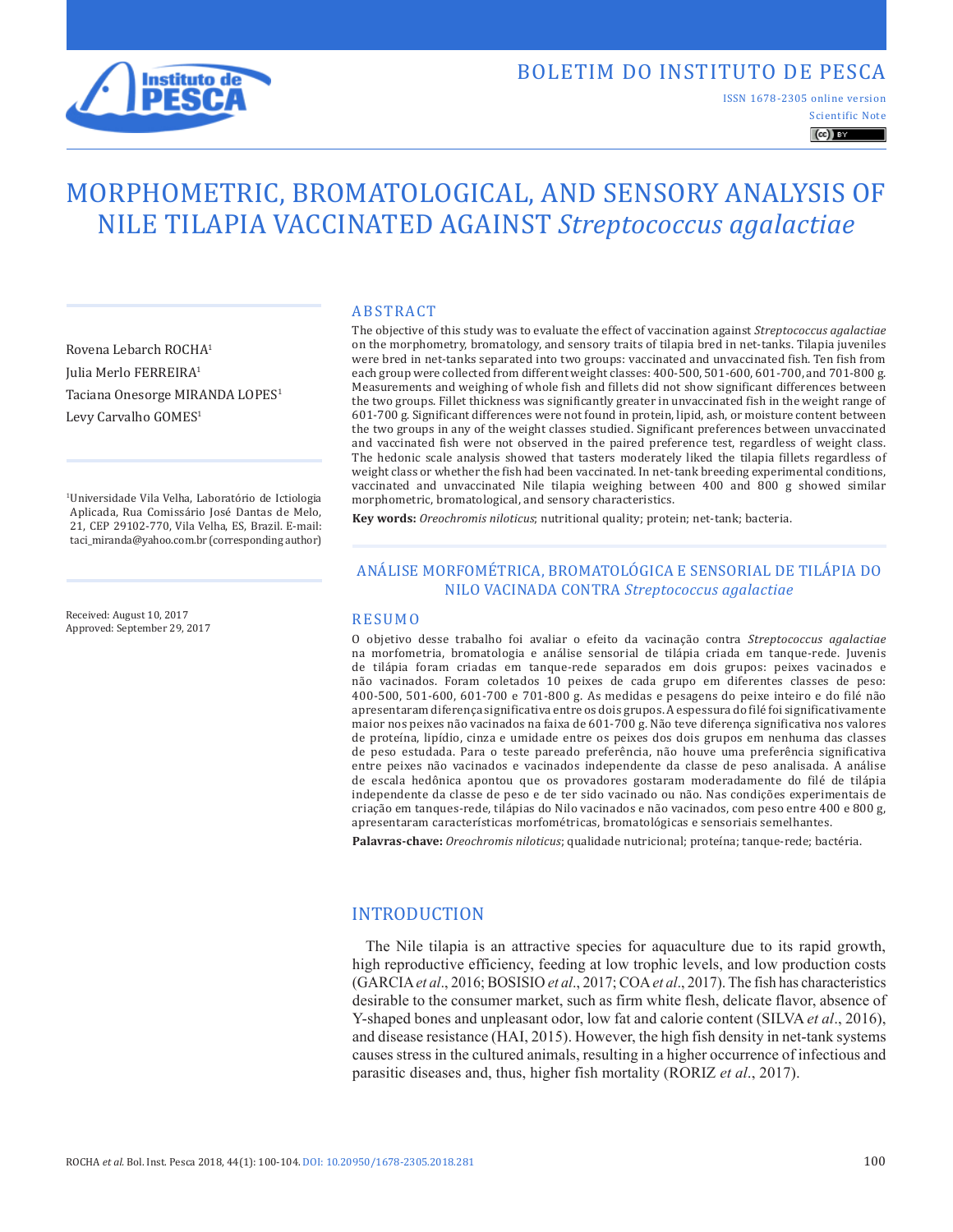Bacterial diseases, especially from *Streptococcus*, most affect the cultivation of tilapia (SILVA*et al*., 2009a; SALVADOR *et al*., 2013). *Streptococcus agalactiae* is the most common species in hot climates and is associated with freshwater fish (PRETTO-GIORDANO *et al*., 2010). According to SILVA *et al*. (2009a), the use of vaccines to avoid tilapia mortality from bacterial diseases has increased among breeders. Tilapia vaccinated against *S. agalactiae* show significant increase in specific antibody levels (PASNIK *et al*., 2006) and reduce economic losses caused by mortality, with a primary focus on prevention (ZHANG *et al*., 2017).

The increased occurrence of bacterial diseases in net-tank breeding has led producers to vaccinate tilapia in the pre-fattening phase. However, producers observed that vaccinated tilapia appear to have more fat and less utilization of the fillet at the time of processing. This worry is well founded, given that AFONSO *et al*. (2005) observed an increase in the amount of adipose tissue in the abdominal cavity of vaccinated sea bass (*Dicentrarchus labrax*) due to the appearance of granulomas. Therefore, this study aimed to evaluate the effect of vaccination against *S. agalactiae* on the morphometry, bromatology, and sensory traits of tilapia bred in net-tanks.

#### METHODS

Tilapia juveniles of the Genetically Improved Farmed Tilapia (GIFT) strain ( $n = 7000$ ;  $\pm$  5 g) were purchased from a private nursery and transported to an  $18 \text{ m}^3$  rearing net-tank installed in a fish farm located in Aguiar Lake, municipality of Linhares, state of Espírito Santo, Brazil. After the rearing period, a 50 g (n = 3500) lot of fish was anesthetized with eugenol (50 mg L-1) and vaccinated against *Streptococcus agalactiae* with an intraperitoneal injection of  $0.05$  mL AQUAVAC<sup>®</sup> STREP per fish. A second group of fish from the same lot was not vaccinated ( $n = 3500$ ). After the vaccination, vaccinated and unvaccinated fish were placed separately in two 18 m3 pre-fattening net-tanks until they reached 200 g. Then, fish from each pre-fattening tank were distributed into two fattening tanks  $(18 \text{ m}^3)$  at a density of 100 fish  $\text{m}^3$ . Thus, there were two fattening net-tanks for vaccinated fish and two for unvaccinated fish. During fattening, fish were fed three times each day with extruded commercial feed containing 32% crude protein at a rate of 2-3% of live weight/day. Fish were raised under this scheme until they reached an average weight of approximately 800 g (*ca.* five months of fattening).

Fish were captured for commercialization and slaughtered by hypothermia in isothermal boxes containing ice and water when they reached the following average weight classes: 400-500 g (3 months of fattening), 501-600 g (3 months and 15 days of fattening), 601-700 g (4 months and 10 days of fattening), and 701-800 g (5 months of fattening). Once slaughtered, ten vaccinated and ten unvaccinated fish (five fish from each net-tank) per weight class were collected for a total of 80 fish analyzed (40 vaccinated and 40 unvaccinated). The fish were weighed then filleted manually, the carcass (representing the remainder of the fish after filleting) was reweighed, and the fillets were packed separately and frozen at -20°C. Total length (from the tip of the head to the end of the caudal fin) and height (body height, as measured from the lower part of the first ray of the dorsal fin) measurements of whole fish were taken with calipers as described by SANTOS *et al*. (2007) and CREPALDI *et al*. (2008). Filleting was done manually by a single, well-trained individual. Fish were filleted, skinned with a knife (SOUZA, 2002), and weighed. Fillet length, width, and thickness were measured. Width was measured at 6 cm after the start of the fillet. Once measured and weighed, the fillets were washed, packed individually in plastic bags, and frozen at -20°C. Samples were thawed at the time of bromatological and sensory analyses.

Bromatological analyses were performed according to the methods described by the Association of Official Analytical Chemists (AOAC, 1995). Moisture was determined using a digital moisture analyzer (MOC63u; Shimadzu Corp; Japan). Total protein was measured by the Kjeldahl method. The Soxhlet extraction method was employed to determine total lipid content. Sample ash percentage was determined in a muffle furnace at 550°C.

The hedonic scale acceptance method and paired preference test were employed in the sensory analysis, both as described by ZENEBON *et al*. (2008). A total of 80 samples were prepared (10 for each weight class and vaccination status) on four different days, with one weight class for each day. Samples were cooked in an oven at 180°C for 10 minutes and offered to trained tasters. Each judge had to taste the samples while avoiding sensory fatigue, so judges wash their mouths with filtered water or ate apple slices to neutralize their sense of taste. A total of 20 tasters were used for the acceptance test, with each expressing their degree of aversion. This test used a hedonic scale of 5 points, with 5 representing the highest score and 1 the lowest. For the paired preference test, the fillets were placed in two different trays (one with vaccinated fish and one with unvaccinated fish), and each judge had to test two pieces from each tray and indicate the tray with the preferred sample.

Morphometric and bromatological results are expressed as the mean ± standard deviation and were compared between vaccinated and unvaccinated fish using Student's t-test. Hedonic scale test results are expressed as median and were compared using the Mann-Whitney test, while the paired preference test results were assessed with the chi-squared test. All tests were performed with Sigmaplot 12.5 software.

## RESULTS

Significant differences were not found in total weight, carcass weight, total length, or height between vaccinated and unvaccinated fish from any of the weight classes analyzed (Table 1).

Fillet thickness was significantly greater in unvaccinated fish in the weight range of 601–700 g. However, significant variations were not found for fillet yield, weight of fillet without skin, or height in any of the weight classes analyzed (Table 2).

Significant differences were not found in protein, moisture, ash, or lipid content between vaccinated and unvaccinated fish, regardless of weight class. Even when results from different weight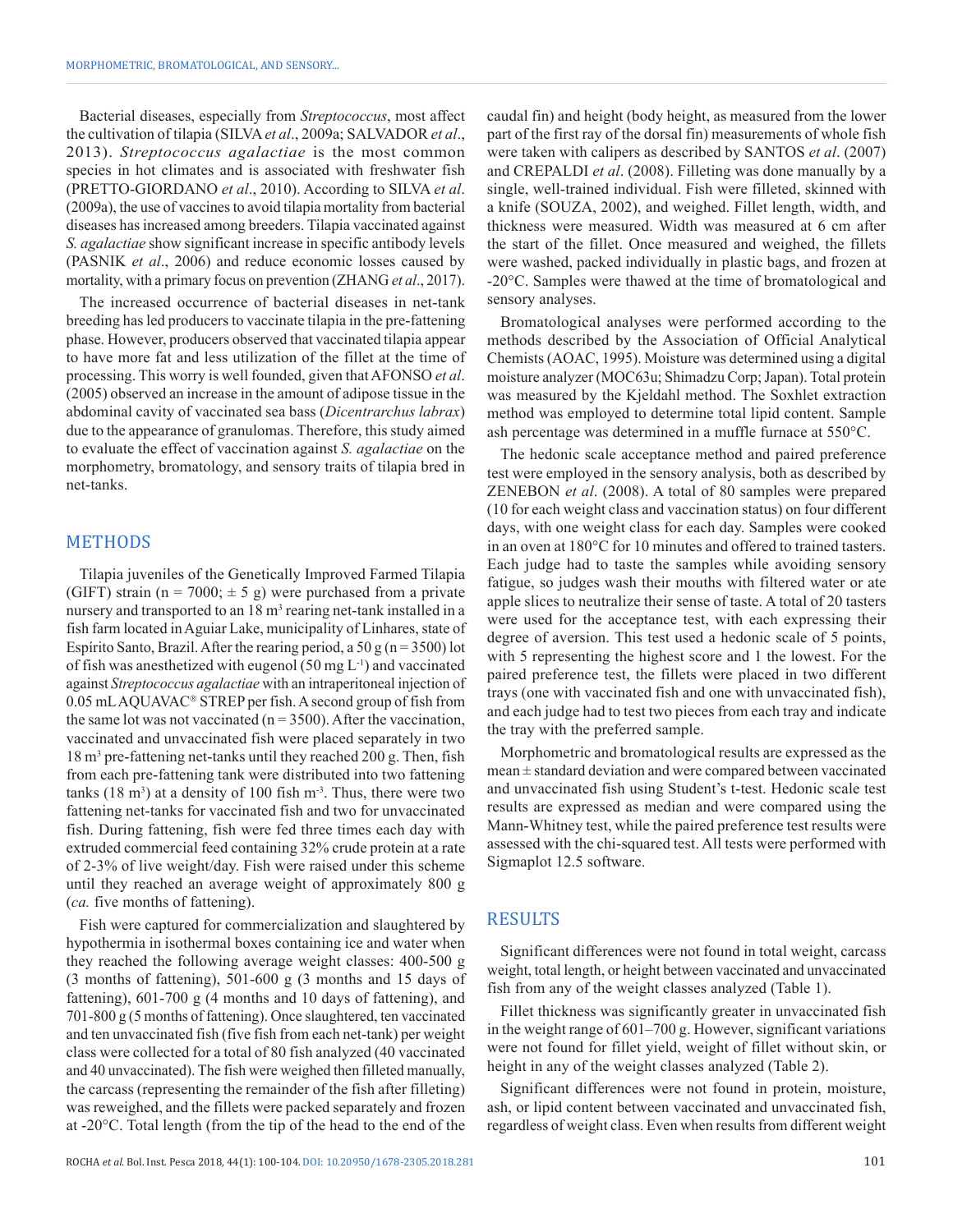| Variable           | Unvaccinated      | Vaccinated         |  |  |  |
|--------------------|-------------------|--------------------|--|--|--|
|                    | $400 - 500$ g     |                    |  |  |  |
| Total weight (g)   | $436.6 \pm 26.21$ | 426.19±19.75       |  |  |  |
| Carcass weight (g) | $258.7 \pm 16.6$  | $263.1 \pm 12.81$  |  |  |  |
| Total length (cm)  | $26.75 \pm 0.97$  | $26.59 \pm 0.59$   |  |  |  |
| Height (cm)        | $8.66 \pm 0.28$   | $8.77 \pm 0.23$    |  |  |  |
|                    | $501 - 600$ g     |                    |  |  |  |
| Total weight (g)   | 541.23±22.53      | 543.44±23.48       |  |  |  |
| Carcass weight (g) | $323.59 \pm 18.7$ | 332.95±15.92       |  |  |  |
| Total length (cm)  | $28.69 \pm 1.18$  | $28.78 \pm 0.56$   |  |  |  |
| Height (cm)        | $9.31 \pm 0.2$    | $9.36 \pm 0.28$    |  |  |  |
|                    | $601-700$ g       |                    |  |  |  |
| Total weight (g)   | $667.01 \pm 31$   | $652.59 \pm 37.22$ |  |  |  |
| Carcass weight (g) | 397.84±18.91      | $390.25 \pm 31$    |  |  |  |
| Total length (cm)  | $29.81 \pm 0.73$  | $29.91 \pm 0.86$   |  |  |  |
| Height (cm)        | $10.21 \pm 0.35$  | $10.11 \pm 0.41$   |  |  |  |
| $701 - 800$ g      |                   |                    |  |  |  |
| Total weight (g)   | 748.9±28.89       | 754±35.71          |  |  |  |
| Carcass weight (g) | $451.4 \pm 27.5$  | 459.8±19.83        |  |  |  |
| Total length (cm)  | 32.39±0.93        | $32.71 \pm 0.92$   |  |  |  |
| Height (cm)        | $10.17 \pm 0.49$  | $10.24 \pm 0.50$   |  |  |  |

**Table 1.** Body morphometric variables of Nile tilapia of different weight classes from fish vaccinated and unvaccinated against *Streptococcus agalactiae*.

Indicates significant difference between vaccinated and unvaccinated fish by Student's t-test (P<0.05).

classes were grouped, significant differences were not observed in the bromatological analysis between the two groups (Table 3).

In the paired preference test in the range of 400-500 g, 50% of tasters preferred unvaccinated fish, which was a trend maintained with slight variations in the other weight classes. Therefore, significant preferences between unvaccinated and vaccinated fish were not observed, regardless of the weight class analyzed. Of the eighty tested samples of each treatment (grouping all weight classes), tasters preferred unvaccinated fish in 42 samples (52.5%) and vaccinated fish in 38 samples (47.5%), which were similar according to the chi-squared test (Table 4).

Hedonic test results showed a median of 4-4.5 in all weight classes, without significant differences between vaccinated and unvaccinated fish for any weight class, showing that tasters moderately liked the tilapia fillets. In all weight classes and regardless of vaccination, over 50% of tasters liked or moderately liked the tilapia fillets. The lowest score was 1 for vaccinated fish, in 5% of the 400-500 g samples and 10% of 501-600 g samples, and 2 for unvaccinated fish, in 15% of the 400-500 g samples and in 10% of samples of 501-600 g. This scenario was reversed for weight classes 601-700 g and 701-800 g, with the lowest score being 1 for unvaccinated fish (10% of the samples in these two weight classes) and 3 (10% of the samples) and 2 (15% of the samples) for vaccinated fish of 601-700 g and 701-800 g, respectively (Figure 1).

**Table 2.** Morphometric variables of Nile tilapia fillets of different weight classes from fish vaccinated and unvaccinated against *Streptococcus agalactiae*.

| ີເສີ<br>Variable                  | Unvaccinated       | Vaccinated         |  |  |  |
|-----------------------------------|--------------------|--------------------|--|--|--|
| $400 - 500$ g                     |                    |                    |  |  |  |
| Fillet yield $(\% )$              | $31.80\pm0.66$     | $30.82 \pm 1.61$   |  |  |  |
| Weight of fillet without skin (g) | $138.87 \pm 10.05$ | $131.33 \pm 8.92$  |  |  |  |
| Length of fillet (cm)             | $12.89 \pm 0.49$   | $13.48 \pm 0.82$   |  |  |  |
| Thickness (cm)                    | $1.05 \pm 0.09$    | $1.13 \pm 0.11$    |  |  |  |
| Width (cm)                        | $6.7 \pm 0.34$     | $6.72 \pm 0.47$    |  |  |  |
| $501-600$ g                       |                    |                    |  |  |  |
| Fillet yield (%)                  | $30.52 \pm 0.77$   | $30.21 \pm 1.20$   |  |  |  |
| Weight of fillet without skin (g) | $165.15 \pm 7.33$  | $164.27 \pm 11.10$ |  |  |  |
| Length of fillet (cm)             | $15.4 \pm 0.12$    | $14.93 \pm 0.87$   |  |  |  |
| Thickness (cm)                    | $1.04 \pm 0.09$    | $0.98 \pm 0.09$    |  |  |  |
| Width (cm)                        | $6.69 \pm 0.40$    | $6.93 \pm 0.54$    |  |  |  |
| $601 - 700g$                      |                    |                    |  |  |  |
| Fillet yield $(\% )$              | $32.18 \pm 1.64$   | $31.03 \pm 1.06$   |  |  |  |
| Weight of fillet without skin (g) | 214.8±16.87        | $202.61 \pm 14.78$ |  |  |  |
| Length of fillet (cm)             | $17.79 \pm 1.06$   | $17.9 \pm 2.92$    |  |  |  |
| Thickness (cm)                    | $1.58 \pm 0.08$    | $1.34 \pm 0.11*$   |  |  |  |
| Width (cm)                        | $8.57 \pm 0.96$    | $8.5 \pm 0.54$     |  |  |  |
| $701 - 800g$                      |                    |                    |  |  |  |
| Fillet yield (%)                  | $32.76 \pm 1.42$   | $32.35 \pm 1.55$   |  |  |  |
| Weight of fillet without skin (g) | $245.2 \pm 10.71$  | 244.2±20.34        |  |  |  |
| Length of fillet (cm)             | $18.22 \pm 0.77$   | $18.11 \pm 0.72$   |  |  |  |
| Thickness (cm)                    | $1.25 \pm 0.15$    | $1.31 \pm 0.22$    |  |  |  |
| Width (cm)                        | $8.06 \pm 0.64$    | $7.89 \pm 0.48$    |  |  |  |

\*Indicates significant difference between vaccinated and unvaccinated fish by Student's t-test (P<0.05).

| Table 3. Bromatological analysis of Nile tilapia fillets of different |  |
|-----------------------------------------------------------------------|--|
| weight classes from fish vaccinated and unvaccinated against          |  |
| Streptococcus agalactiae.                                             |  |

| Variable         | Unvaccinated     | Vaccinated       |
|------------------|------------------|------------------|
| Protein $(\% )$  | $19.65 \pm 1.72$ | $19.85\pm0.53$   |
| Moisture $(\% )$ | $77.35\pm1.11$   | $77.11 \pm 0.13$ |
| Ash $(\% )$      | $1.07\pm0.19$    | $1.09\pm0.22$    |
| Lipid $(\% )$    | $4.91 \pm 2.42$  | $4.19 \pm 1.96$  |
|                  |                  |                  |

Indicates significant difference between vaccinated and unvaccinated fish by Student's t-test (P<0.05).

|                           |  |  | Table 4. Paired preference test of Nile tilapia fillets of different |  |
|---------------------------|--|--|----------------------------------------------------------------------|--|
|                           |  |  | weight classes from fish vaccinated or unvaccinated against          |  |
| Streptococcus agalactiae. |  |  |                                                                      |  |

| <i></i>     |                    |            |  |  |  |
|-------------|--------------------|------------|--|--|--|
| Weight      | Preference $(\% )$ |            |  |  |  |
| class $(g)$ | Unvaccinated       | Vaccinated |  |  |  |
| 400-500     | 50                 | 50         |  |  |  |
| 501-600     | 60                 | 40         |  |  |  |
| 601-700     | 35                 | 65         |  |  |  |
| 701-800     | 65                 | 35         |  |  |  |
| Total       | 52.5               | 47.5       |  |  |  |

Indicates significant difference between vaccinated and unvaccinated fish by the chi-squared test (P<0.05).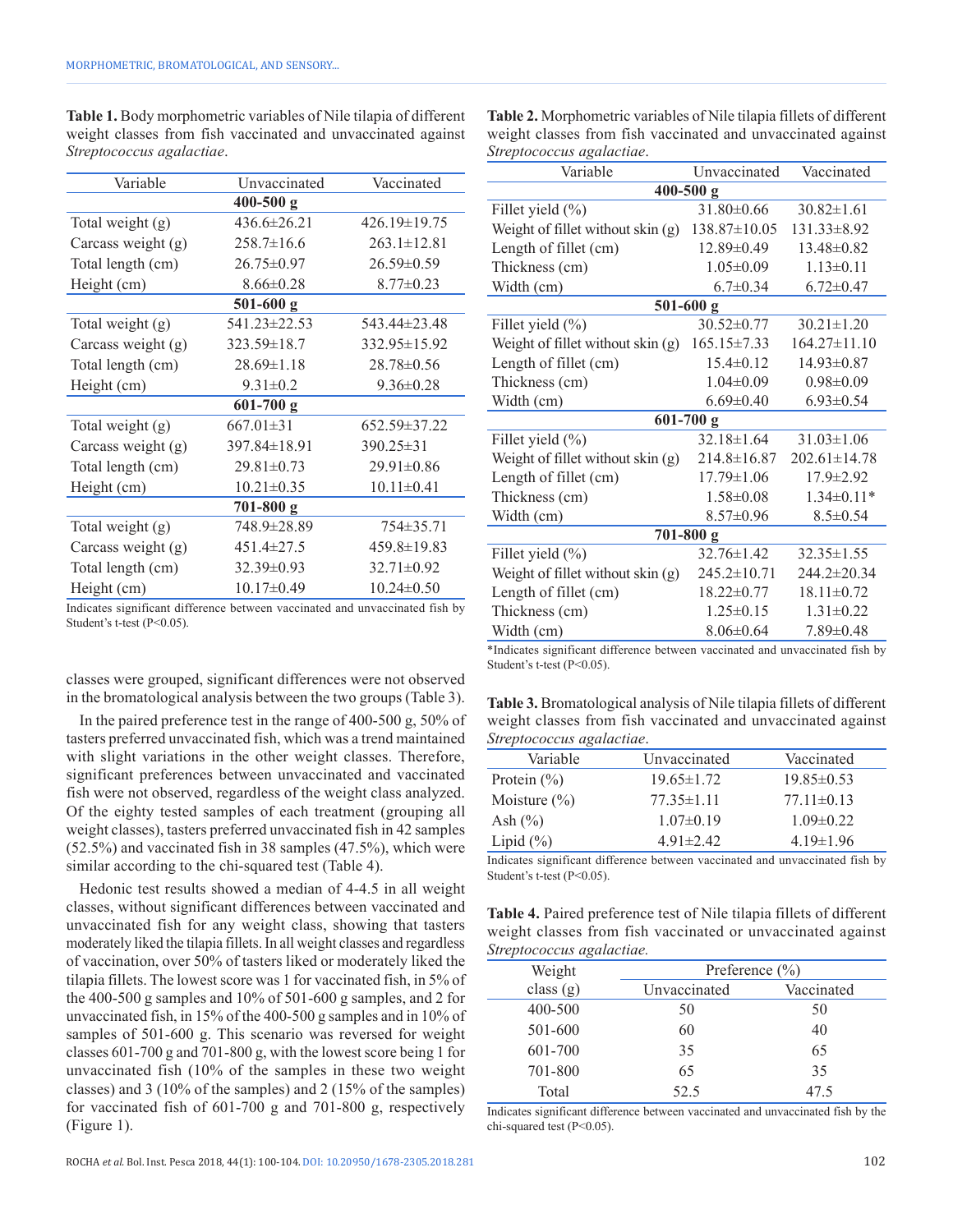

**Figure 1.** Frequency of occurrence of hedonic scale categories for Nile tilapia fillets of different weight classes from fish vaccinated or unvaccinated against *Streptococcus agalactiae*. UV = unvaccinated and V = vaccinated.

#### DISCUSSION

As shown by the above results, the vaccine does not affect the morphology of the fish, which is beneficial in the commercialization of the whole fish and for mechanical filleting. ROCHA*et al*. (2012) observed that breeding system (net-tank and pond) has a significant effect on the morphology of Nile tilapia. This morphological difference may impair the mechanical filleting process, given the fine adjustment of the machinery to obtain higher fillet yield. The only difference found between vaccinated and unvaccinated fish is an oily layer, barely perceptible to the consumer, on the peritoneum wall of vaccinated fish, which had been previously observed in sea bass by AFONSO *et al*. (2005). However, most of the tilapia produced in Brazil is destined for filleting (FURLANETO *et al*., 2010), which discards the peritoneum region.

Fillet thickness was significantly greater in unvaccinated fish in the weight range of 601-700 g. SILVA*et al*. (2009b) found a yield of 33.83% in tilapia weighing 450 and 500 g, slightly higher than that found by this study (31.80%). However, BOSCOLO *et al*. (2001), when evaluating the performance of common and Thai Nile tilapia strains, found that the yield of the common lineage was 33.37% in tilapia weighing 600–700 g, which are results closer to those of the same weight class observed in this study (32.18%).

Our results for protein, moisture, ash, and lipid content values were similar to those of BOTARO *et al*. (2007) in their evaluation of the chemical composition of Nile tilapia bred in net-tanks. LEONHARDT *et al*. (2006) analyzed Nile tilapia collected from a fishery and found similar results in their bromatological evaluation.

The idea that vaccinated animals have more fat is related to the application of the vaccine. All vaccinated fish have an oily layer on the peritoneum wall that lasts for life, which producers associate with more fat. However, the initial hypothesis that vaccinated fish would have more fat was not corroborated here, as significant differences were not seen in fillet lipid contents between the vaccinated and unvaccinated animals. Moreover, the visceral fat was weighed together with the fish carcass, which again did not show significant differences between vaccinated and unvaccinated fish, implying that vaccinated fish do not present greater fat deposition.

According to the paired preference test in fish of 400–500 g, 50% of tasters preferred unvaccinated fish, which was a trend maintained with slight variations in the other weight classes. Therefore, significant preferences between unvaccinated and vaccinated fish were not observed, regardless of the weight class analyzed. ROCHA *et al*. (2012), when testing tilapia fillets from ponds and net-tanks, found that tasters moderately liked the fillets and did not show preference related to breeding system.

It is widely known by the population that vaccination is common in the breeding of several animal species and groups, such as cows, buffalos, goats, swine, and birds, and this procedure is accepted by most consumers. However, the vaccination of fish is recent and still makes consumers, and even producers, suspicious. From the perspective of nutritional quality and utilization of the fillet, the initial hypothesis that vaccinated fish have more fat and a smaller fillet was not corroborated by this study.